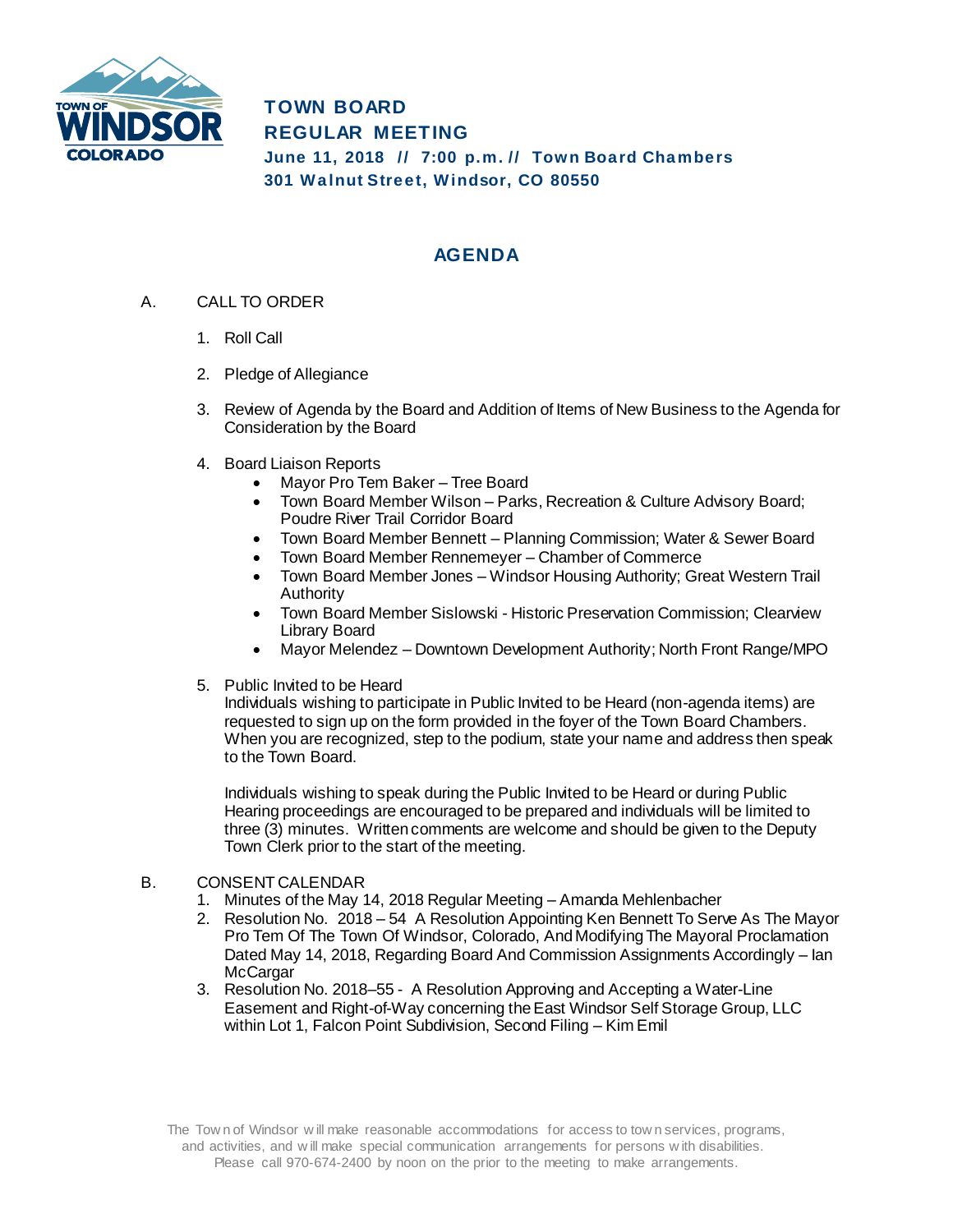- 4. Resolution No. 2018-47 A Resolution Making Certain Findings of Fact Concerning the Great Western 7th Annexation to the Town of Windsor, Colorado; Determining Substantial Compliance with Section 31-12-101, ET SEQ., C.R.S., "The Municipal Annexation Act of 1965"; and Establishing Dates for Public Hearings Before the Planning Commission and the Town Board of the Town of Windsor, Colorado, with Regard to the Great Western 7th Annexation –GWIP, LLC, Broe Land Acquisitions 10, LLC Broe Land Acquisitions 11, LLC and Windsor Renewal 1, LLC, owners; Erik Halverson, Great Western Development, applicant; Cory Rutz, Otten Johnson Robinson Neff + Ragonetti, applicant's representative – Millissa Berry
- 5. Advisory Board Appointments Scott Ballstadt
- 6. Resolution No. 2018-56 A Resolution Approving an Intergovernmental Agreement Between the Town of Windsor and the Brands East Metropolitan District No. 1 for the Construction, Operation and Maintenance of a Stormwater Drainage Pipeline – Ian **McCargar**
- 7. Resolution No. 2018-57 A Resolution Approving An Intergovernmental Agreement Between The Town Of Windsor and the Brands East Metropolitan District No. 1 for the Construction, Operation and Maintenance of a Stormwater Drainage Pond and Related Improvements – Ian McCargar
- 8. Report of Bills May 2018 D.Moyer
- C. BOARD ACTION
	- 1. Ordinance No. 2018-1560 An Ordinance Annexing Certain Real Property Pursuant to the Powers Granted to Municipalities Under Colorado Revised Statutes Section 31-12- 106 with Respect to the Annexation of Enclaves and Municipally-Owned Land, and Designating Such Property as the "Schaefer Annexation to the Town of Windsor."
		- *Super majority vote required on second reading*
		- Second reading
		- Legislative action
		- Staff presentation: Ian D. McCargar, Town Attorney/Carlin Malone, Chief Planner
	- 2. Ordinance No. 2018-1561- An Ordinance Amending Sections 4-3-350 And 4-3-490 of the Windsor Municipal Code to Align its Terms with Tax Measures Approved by the Voters with Respect to Expansion of the Windsor Community Recreation Center
		- First Reading
		- Legislative action
		- Staff presentation: Kimberly A. Emil, Assistant Town Attorney
	- 3. Resolution No. 2018-58 Approving an Agreement for Economic Inducements and Development Incentives (Colorado Cherry Company)
		- Legislative action
		- Staff presentation: Stacy Johnson, Director of Economic Development
	- 4. Site Plan Presentation Highlands Industrial Park Subdivision 1st Filing, Lot 6 Block 1 Logos Imaging - Shawn and Melanie Munn, owners, BJ DeForge, applicant
		- Staff presentation: Millissa Berry, Senior Planner
	- 5. Resolution No. 2018-59 A Resolution Approving an Amended and Restated Agreement for Economic Incentives and Inducements Between and Among the Town of Windsor, the Windsor Downtown Development Authority, and Old Windsor Mill, LLC, With Respect to the Redevelopment of the Windsor Mill and Elevator Property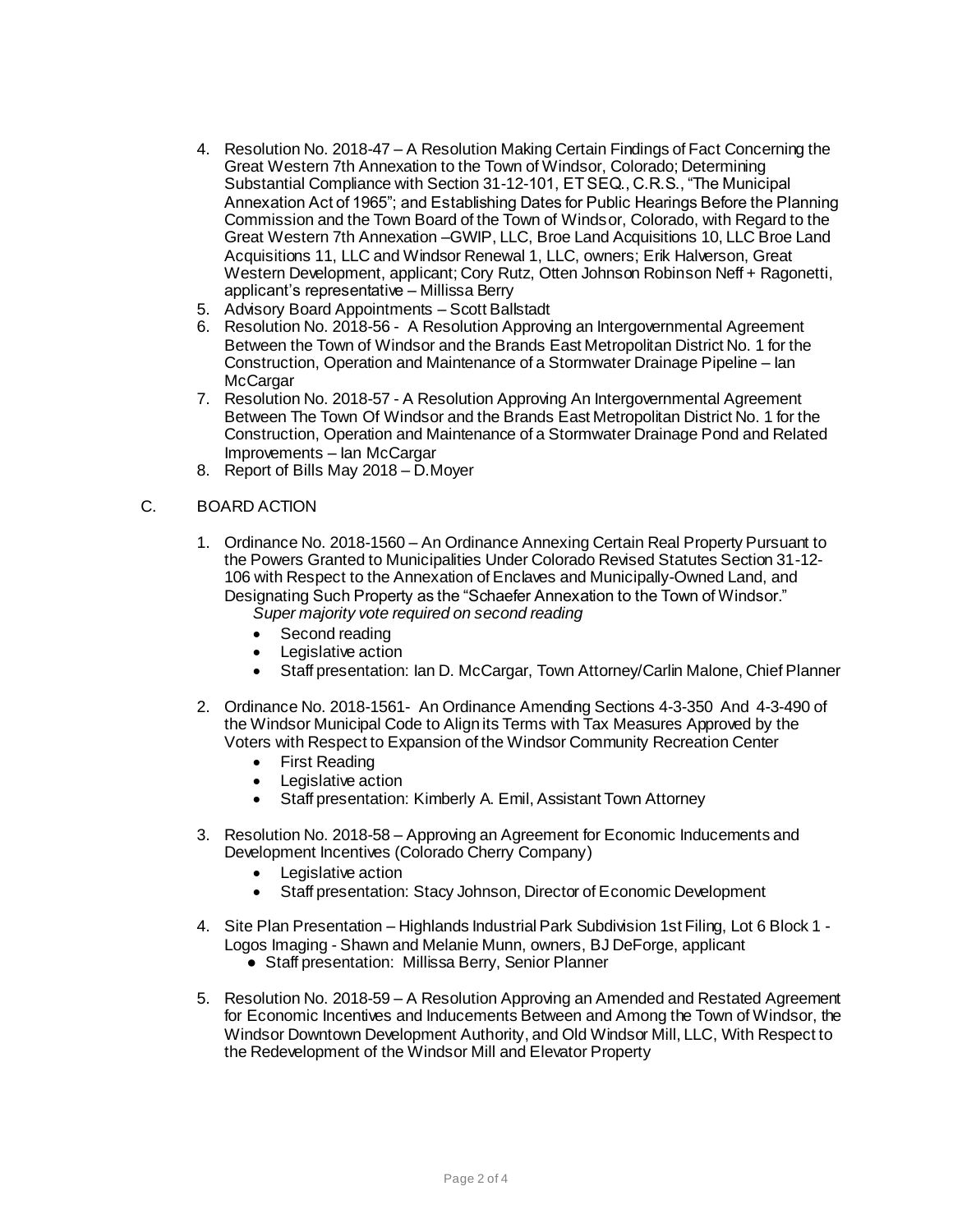- Legislative action
- Staff presentation: Ian D. McCargar, Town Attorney
- 6. Resolution No. 2018-60 A Resolution Approving and Adopting the Amended and Restated Intergovernmental Agreement Between the Town of Windsor and the Windsor Downtown Development Authority Regarding Funding for Redevelopment of the Windsor Mill and Elevator Property
	- Legislative action
	- Staff presentation: Ian D. McCargar, Town Attorney
- 7. Public Hearing Final Major Subdivision Jacoby Farm Subdivision  $7<sup>th</sup>$  Filing Russell Baker, owner/applicant, Cathy Mathis, applicant's representative
	- Quasi-judicial Action
	- Staff presentation: Millissa Berry, Senior Planner
- 8. Resolution No. 2018-61 A Resolution Approving the Final Major Subdivision Jacoby Farm Subdivision  $7<sup>th</sup>$  Filing – Russell Baker, owner/applicant, Cathy Mathis, applicant's representative
	- Quasi-judicial Action
	- Staff presentation: Millissa Berry, Senior Planner
- 9. Resolution No. 2018-62 A Resolution Approving the Final Site Plan for Jacoby Farm Subdivision 7<sup>th</sup> Filing – Russell Baker, owner/applicant, Cathy Mathis, applicant's representative
	- Quasi-judicial Action
	- Staff presentation: Millissa Berry, Senior Planner
- 10. Public Hearing Final Major Subdivision Chimney Park Subdivision  $4<sup>th</sup>$  Filing Al Haar and Mike Zapf, owners/applicants; Patricia Kroetch, North Star Design, Inc., applicant's representative
	- Quasi-judicial Action
	- Staff presentation: Carlin Malone, Chief Planner
- 11. Resolution No. 2018-63 A Resolution Approving the Final Major Subdivision for Chimney Park Subdivision  $4^{th}$  Filing – Al Haar and Mike Zapf, owners/applicants; Patricia Kroetch, North Star Design
	- Quasi-judicial Action
	- Staff presentation: Carlin Malone, Chief Planner
- 12. Resolution No. 2018-64 A Resolution Approving the Final Site Plan for Chimney Park Subdivision  $4<sup>th</sup>$  Filing, Lot 1 – Al Haar and Mike Zapf, owners/applicants; Patricia Kroetch, North Star Design
	- Quasi-judicial Action
	- Staff presentation: Carlin Malone, Chief Planner
- 13. Public Hearing Conditional Use Grant to allow Oil and Gas Facilities Water Valley West Subdivision, Lot 5 (Merlin Pad) – Chris Freeman, Extraction Oil and Gas, applicant/Martin Lind, Raindance Aquatics LLC, property owner
	- Quasi-judicial Action